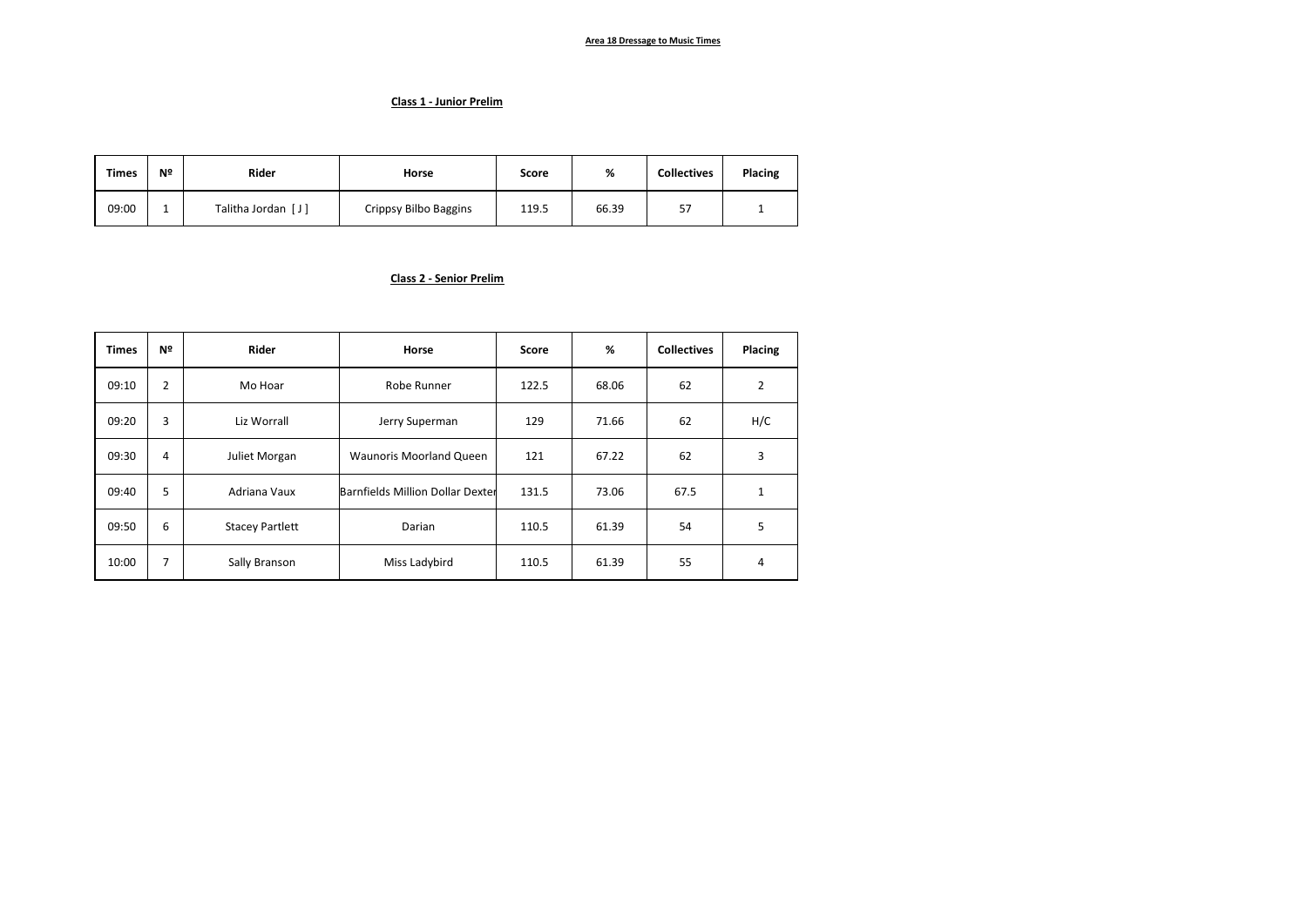# **Class 5 - Senior Novice with Points**

| <b>Times</b> | Nº | <b>Rider</b>           | Horse                     | <b>Score</b> | %     | <b>Collectives</b> | Placing        |
|--------------|----|------------------------|---------------------------|--------------|-------|--------------------|----------------|
| 10:10        | 8  | Barbara Skellern       | Marros Penny              |              |       |                    | W/D            |
| 10:20        | 9  | <b>Hilary Bentley</b>  | Ruby Tuesday              | 127.5        | 70.8  | 65.5               | 3              |
| 10:30        | 10 | <b>Natalie Canning</b> | Albert                    | 130.5        | 72.5  | 66.5               | $\overline{2}$ |
| 10:40        | 11 | <b>Beth Woodward</b>   | <b>Willow Calypso</b>     | 116          | 64.4  | 59.5               |                |
| 10:50        | 12 | <b>Bizzy Loffet</b>    | Dario Fo                  | 134          | 74.4  | 68                 | $\mathbf{1}$   |
| 11:00        | 13 | Michell Holder         | Desert Wells              | 119          | 66.11 | 59.5               |                |
| 11:10        | 14 | Jo Elliot              | Fuego's Leap of Faith     | 120          | 66.66 | 58.5               |                |
| 11:20        | 15 | Chloe Donochie         | Blazingsun                | 126.5        | 70.28 | 65.5               | 5              |
| 11:30        | 16 | Ley MaCcona            | Rollercoaster             | 115.5        | 64.2  | 56.5               |                |
| 11:40        | 17 | Sian Evans             | Rathmore Paddy            | 112.5        | 62.5  | 56.5               |                |
| 11:50        | 18 | Catherine Rose         | Abermenai Gilbern Invader | 127          | 70.6  | 66.5               | 4              |
| 12:00        | 19 | Catherine Holland      | Freddie                   | 121          | 67.22 | 59                 | 6              |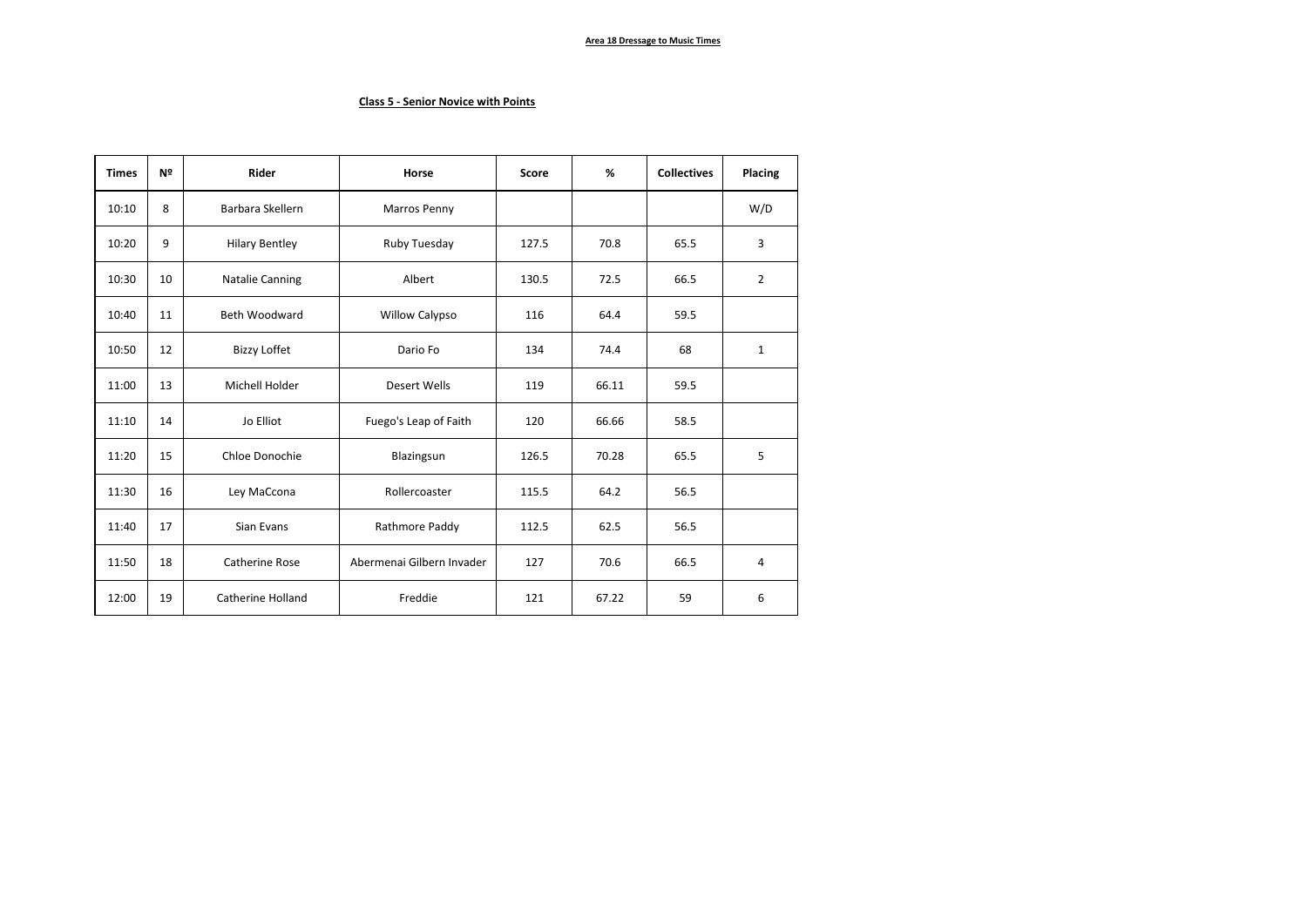### **Class 4- Senior Novice 0 Points**

| <b>Time</b> | Nº | Rider             | Horse                       | Score | %     | <b>Collectives</b> | Placing        |
|-------------|----|-------------------|-----------------------------|-------|-------|--------------------|----------------|
| 12:30       | 20 | Wendy Robinson    | <b>Erne Valley Sucellos</b> | 128.5 | 71.39 | 67                 | 1              |
| 12:40       | 21 | Lois Unitt        | The Irish Cream             | 123.5 | 68.61 | 63.5               | 3              |
| 12:50       | 22 | Claire Oldfield   | Kingwood Diamonds           | 128.5 | 71.39 | 65                 | $\overline{2}$ |
| 13:00       | 23 | Stella Hadlington | Harlequin                   | 123.5 | 68.61 | 62                 | 4              |
| 13:10       | 24 | Camille Esling    | <b>Black Magick</b>         | 121.5 | 67.5  | 61                 | $=$ 5          |
| 13:20       | 25 | Jacqui Preece     | Mehrabs Law                 | 121.5 | 67.5  | 61                 | $=$ 5          |

## **Class 7 - Elementary**

| <b>Time</b> | Nº | Rider             | Horse              | Score | %     | <b>Collectives</b> | Placing        |
|-------------|----|-------------------|--------------------|-------|-------|--------------------|----------------|
| 13:30       | 26 | Katherine Bertram | Annia Aurelia      | 175.5 | 67.5  | 88                 | 5              |
| 13:40       | 27 | Vicky Franklin    | Archfield Commando | 180   | 69.23 | 91                 | $\mathbf 1$    |
| 13:50       | 28 | Lin Turner        | Morecombe Bay      | 178   | 68.46 | 89.5               | $\overline{2}$ |
| 14:00       | 29 | Izzy Harris       | Croston            | 177.5 | 68.27 | 89.5               | 3              |
| 14:10       | 30 | Louise Killey     | Derrylackey Man    | 166   | 63.85 | 86.5               | 7              |
| 14:20       | 31 | Sarah Blackshaw   | Kaydo              | 175.5 | 67.5  | 89.5               | $\overline{a}$ |
| 14:30       | 32 | Katherine Bertram | Avonbrook Odin     | 167.5 | 64.42 | 88                 | 6              |